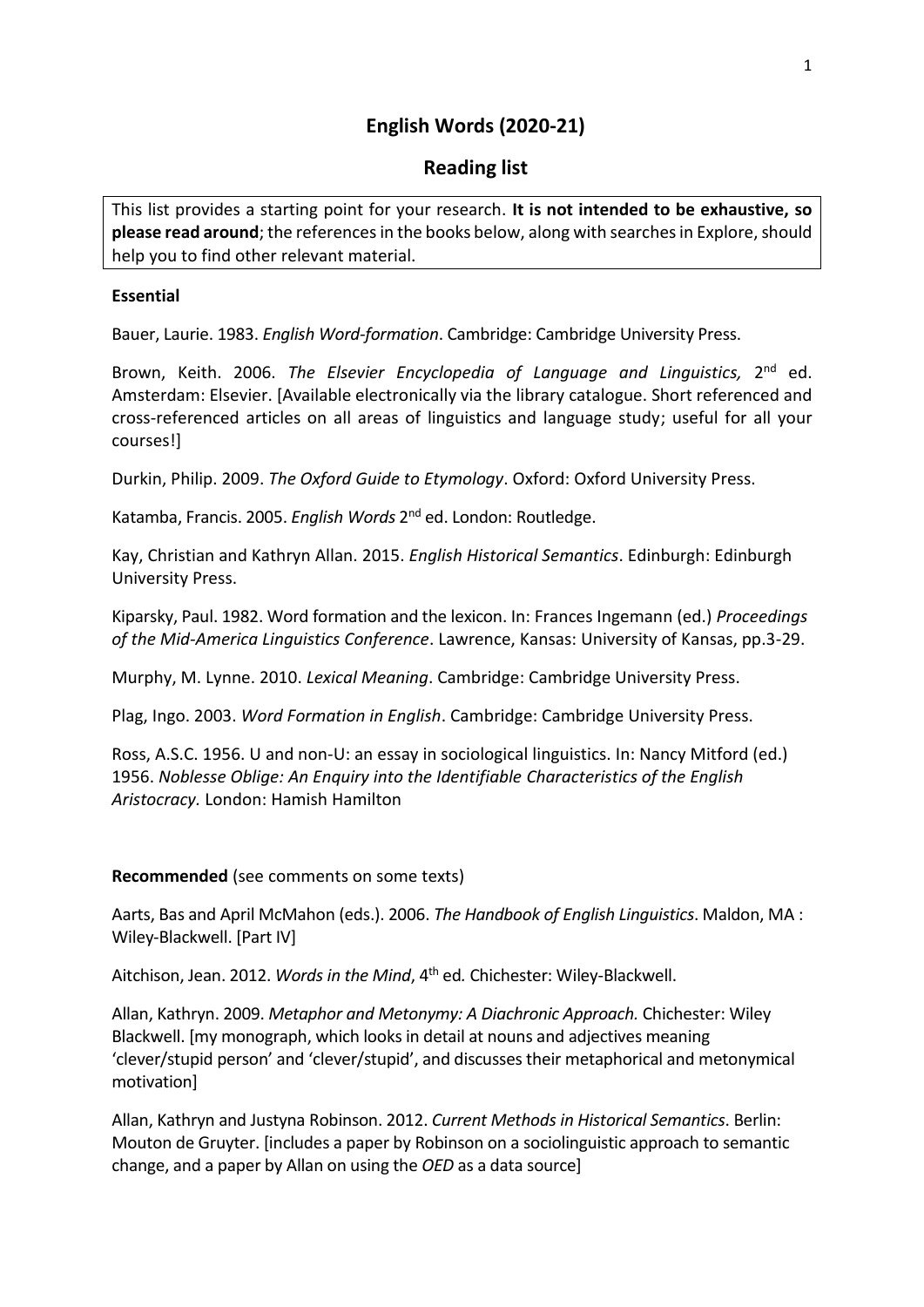Bauer, Laurie. 2003. *Introducing Linguistic Morphology*, 2<sup>nd</sup> ed. Edinburgh: Edinburgh University Press.

Carstairs-McCarthy, Andrew. 2018. *An Introduction to English Morphology*, 2nd ed. Edinburgh: Edinburgh University Press.

Dixon, R.M.W. 2014. *Making New Words: Morphological Derivation in English*. Oxford: Oxford University Press.

Durkin, Philip. 2014. *Borrowed Words: A History of Loanwords in English.* Oxford: Oxford University Press.

Hopper, P.J. & E.C. Traugott. 2003. *Grammaticalization*, 2nd ed. Cambridge: Cambridge University Press. [very detailed and complex; only for those interested in this topic!]

Hurford, James R. & Brendan Heasley. 2007. *Semantics: a coursebook*, 2nd ed*.* Cambridge: Cambridge University Press. [selected chapters]

Jackson, Howard. 2002. *Lexicography: An Introduction*. London: Routledge.

Jackson, Howard and Etienne Z. Amvela. 2007. *Words, Meaning and Vocabulary: An Introduction to Modern English Lexicology*, 2<sup>nd</sup> ed. London: Continuum.

Leech, Geoffrey N. 1981. *Semantics.* London: Penguin.

Lyons, John. 1996. *Linguistic Semantics: An Introduction.* Cambridge: Cambridge University Press.

Murphy, M.L. 2003. *Semantic Relations and the Lexicon: Antonymy, Synonymy and Other Paradigms*. Cambridge: Cambridge University Press.

Murphy, M.L & A. Koskela. 2010. *Key Terms in Semantics.* London: Continuum. [a useful glossary of terms, with an excellent introduction and a section on 'key thinkers']

Russell, Lindsay Rose. 2018. *Women and Dictionary Making: Gender, Genre, and English Language Lexicography.* Cambridge: Cambridge University Press. [as the title suggests, interested in a particular issue; a timely counterbalance to some other works on lexicography and lexicographers which you might find interesting]

Saeed, John I. 2009. *Semantics*, 3rd ed. Chichester: Wiley-Blackwell. [selected chapters]

Stockwell, Robert and Donka Minkova. 2009. *English Words*, 2nd ed. Cambridge: Cambridge University Press.

Taylor, John R. (ed.) 2015. *The Oxford Handbook of the Word.* Oxford: Oxford University Press. [an excellent collection of essays on different topics; available online via the library catalogue]

Traugott, E.C & R.B. Dasher. 2005. *Regularity in Semantic Change.* Cambridge: Cambridge University Press. [detailed and fairly challenging, but very influential]

Ullmann, Steven.1962. *Semantics: An Introduction to the Science of Meaning*. Oxford: Blackwell.